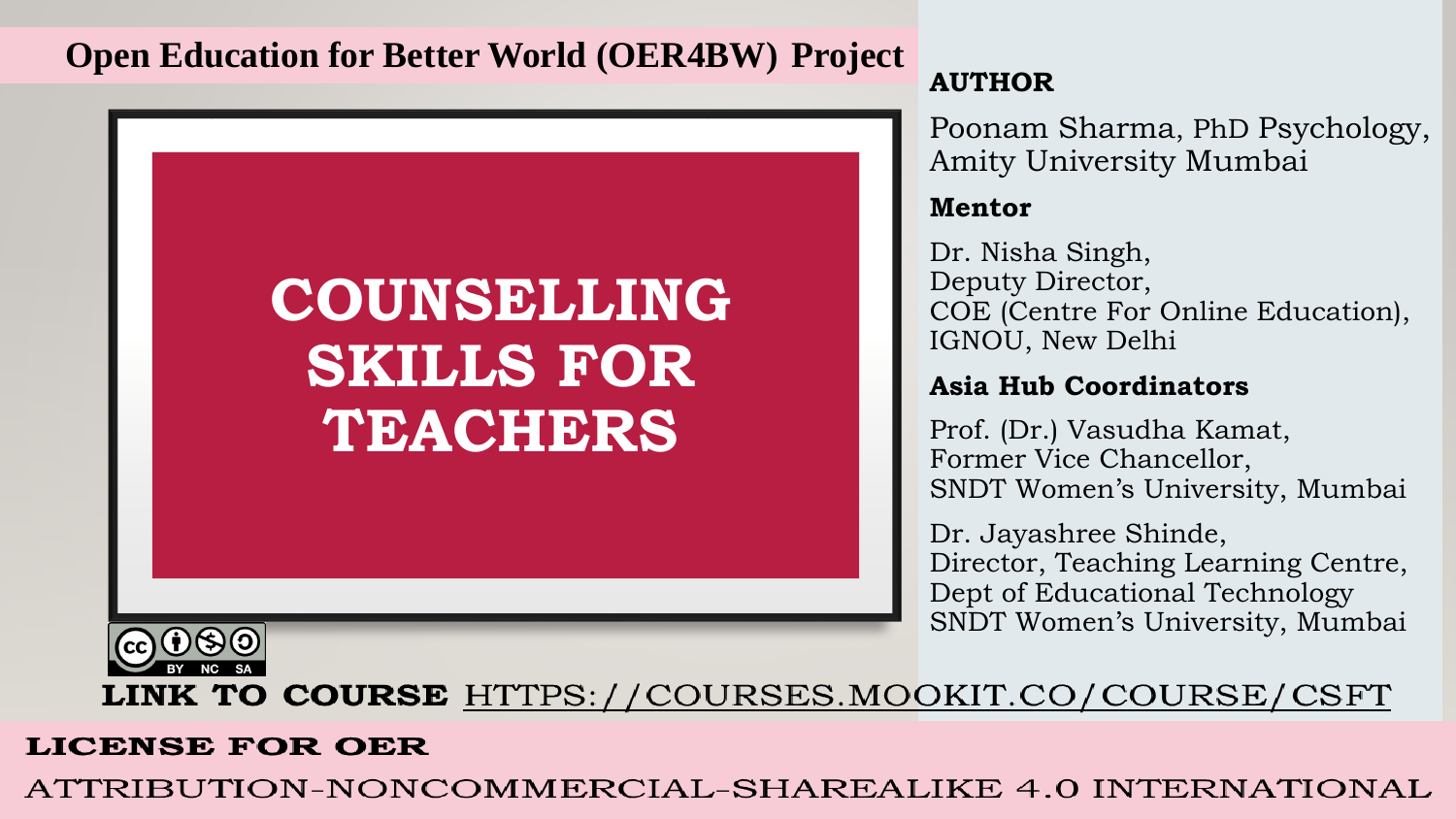# **INTRODUCTION**



- **MOTIVATION**
- Own personal experience & observation of the student-teachers relationship at my university.
- Many teacher fraternity still struggle to practice core counselling skills and important attitudinal and behavioral components during student interaction
- Impact on overall interaction, teaching and students perception towards them.
- Creates barriers in effective teaching and learning process
- Strains the wellbeing of …Teacher and student

## **GOALS**

- Provide teachers with essential counselling skills to inculcate self-awareness, improve teacher-student relationship
- Equip teachers to address the academic, emotional and relationship concerns of the student well within professional boundaries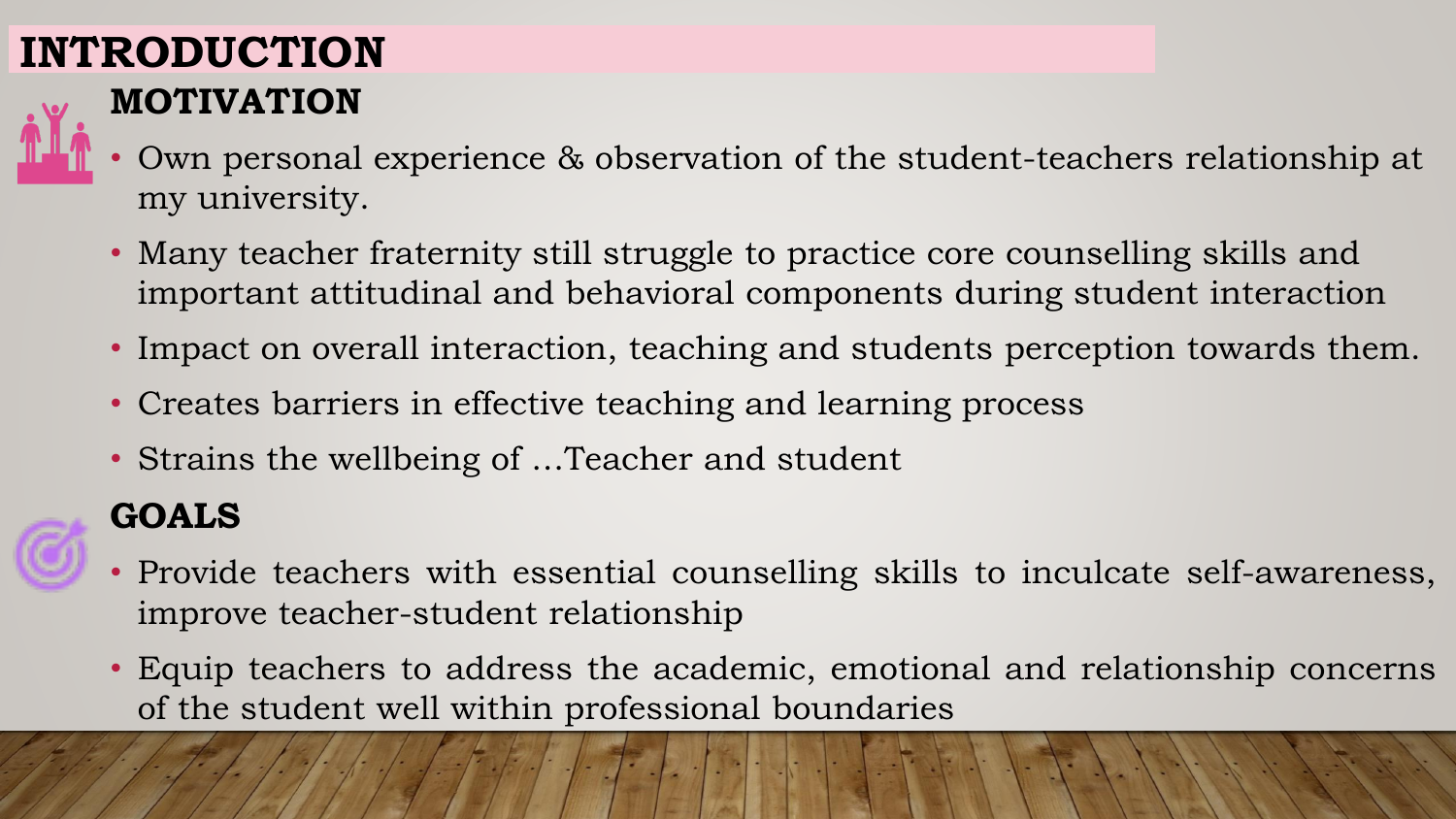

Teachers and Educators



## **UNESCO AND SUSTAINABLE DEVELOPMENT GOALS**

Health and Well-being **Quality Education**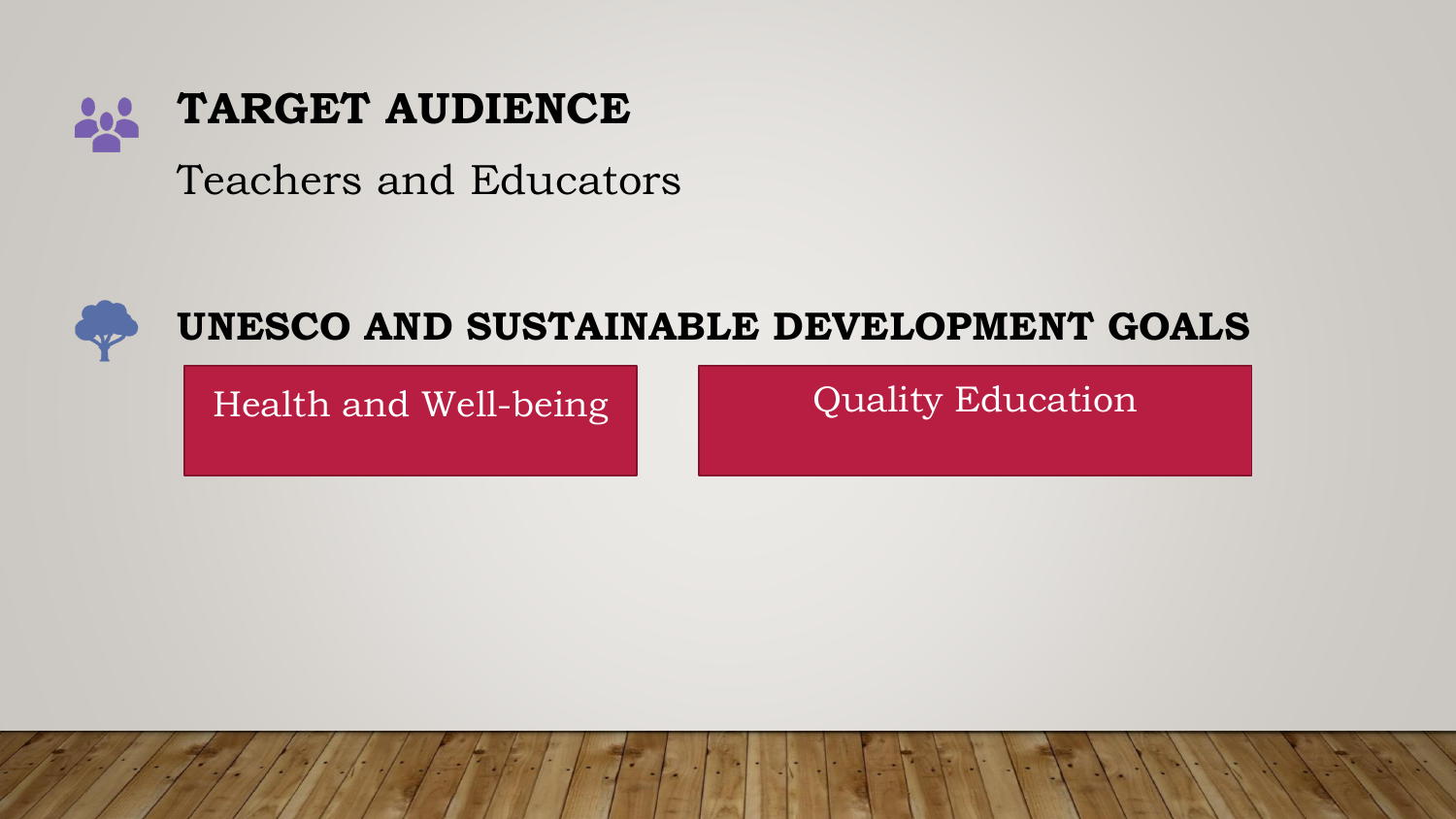## **PROJECT OUTLINE**

| <b>Course Outline</b><br>(Duration 3 weeks) |                                                                         |                                                                                                                                                                            |
|---------------------------------------------|-------------------------------------------------------------------------|----------------------------------------------------------------------------------------------------------------------------------------------------------------------------|
| <b>Module</b>                               | <b>Topics Covered</b>                                                   | <b>Course Content</b>                                                                                                                                                      |
| $\mathbf I$                                 | Teachers' self-Awareness, Attitudes<br>and Values                       | Who I am? Journey to Self-Awareness<br>Attitudes, Values and my relationship with students<br>Being unbiased and Non-Judgmental                                            |
| II                                          | Teachers as Counsellors: Necessity<br>and Importance                    | Why a teacher should be trained as counsellor?<br>$\bullet$<br>Importance of teacher as counsellors<br>Referral mechanism to handle students concerns                      |
| III                                         | Concept of Counselling and Essential<br>counselling skills for teachers | Overview to counselling<br>$\bullet$<br>What counselling is not?<br>Counselling skills<br>Characteristics of an effective Teacher-Counsellor<br>Role of Teacher-Counsellor |
| IV                                          | Scope of counselling for teachers                                       | Areas of concern in counselling for Teacher-Counsellors<br>$\bullet$                                                                                                       |
| $\boldsymbol{\mathrm{v}}$                   | Ethics for teacher counsellors                                          | Principles of Counselling<br>Ethics for teacher counsellor                                                                                                                 |
| <b>Assessment and Evaluation</b>            |                                                                         |                                                                                                                                                                            |
| <b>Feedback</b>                             |                                                                         |                                                                                                                                                                            |
| <b>Certification</b>                        |                                                                         |                                                                                                                                                                            |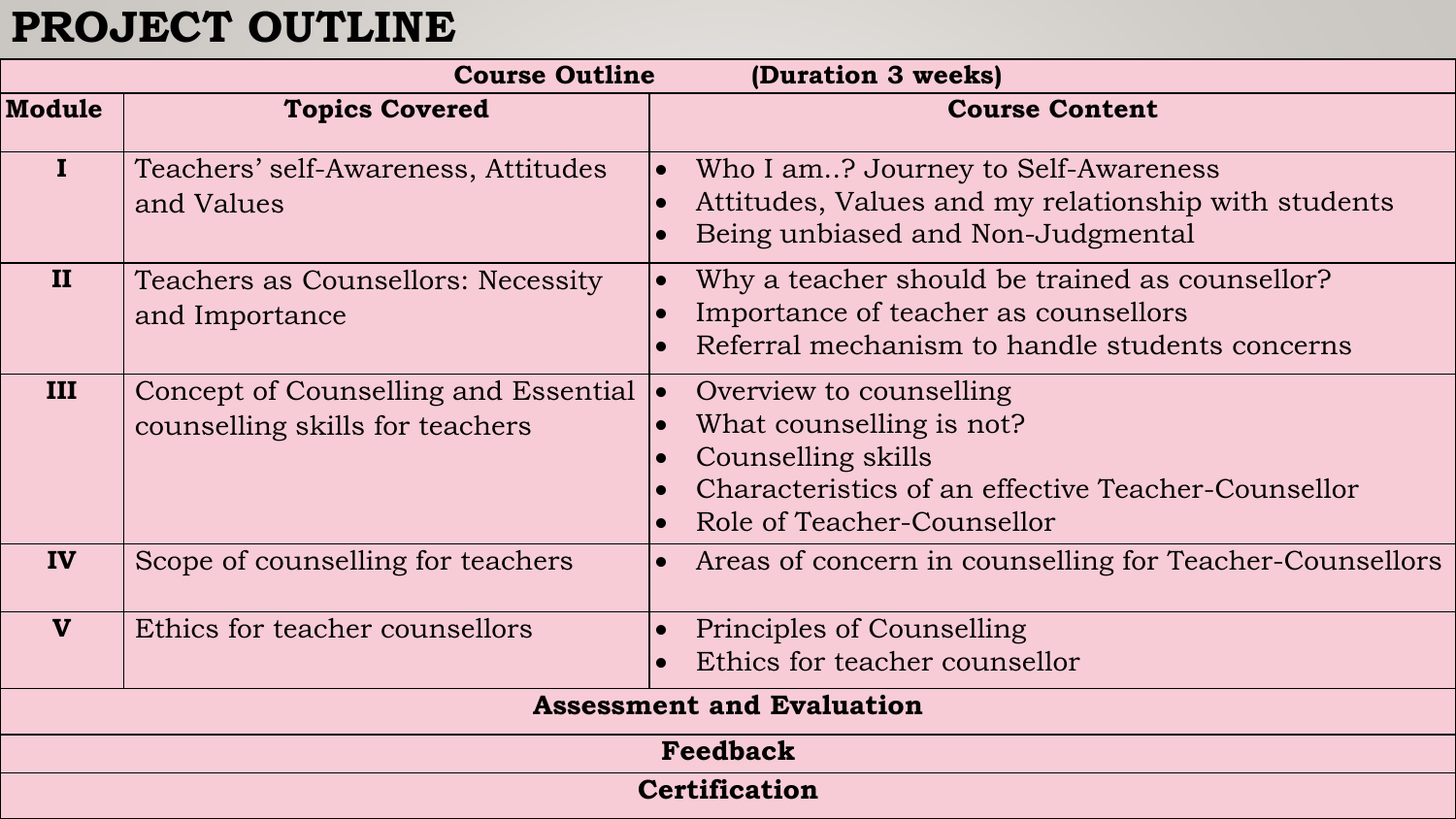# ONLINE PLATFORM



(MOOC Management System of **IIT Kanpur)** 



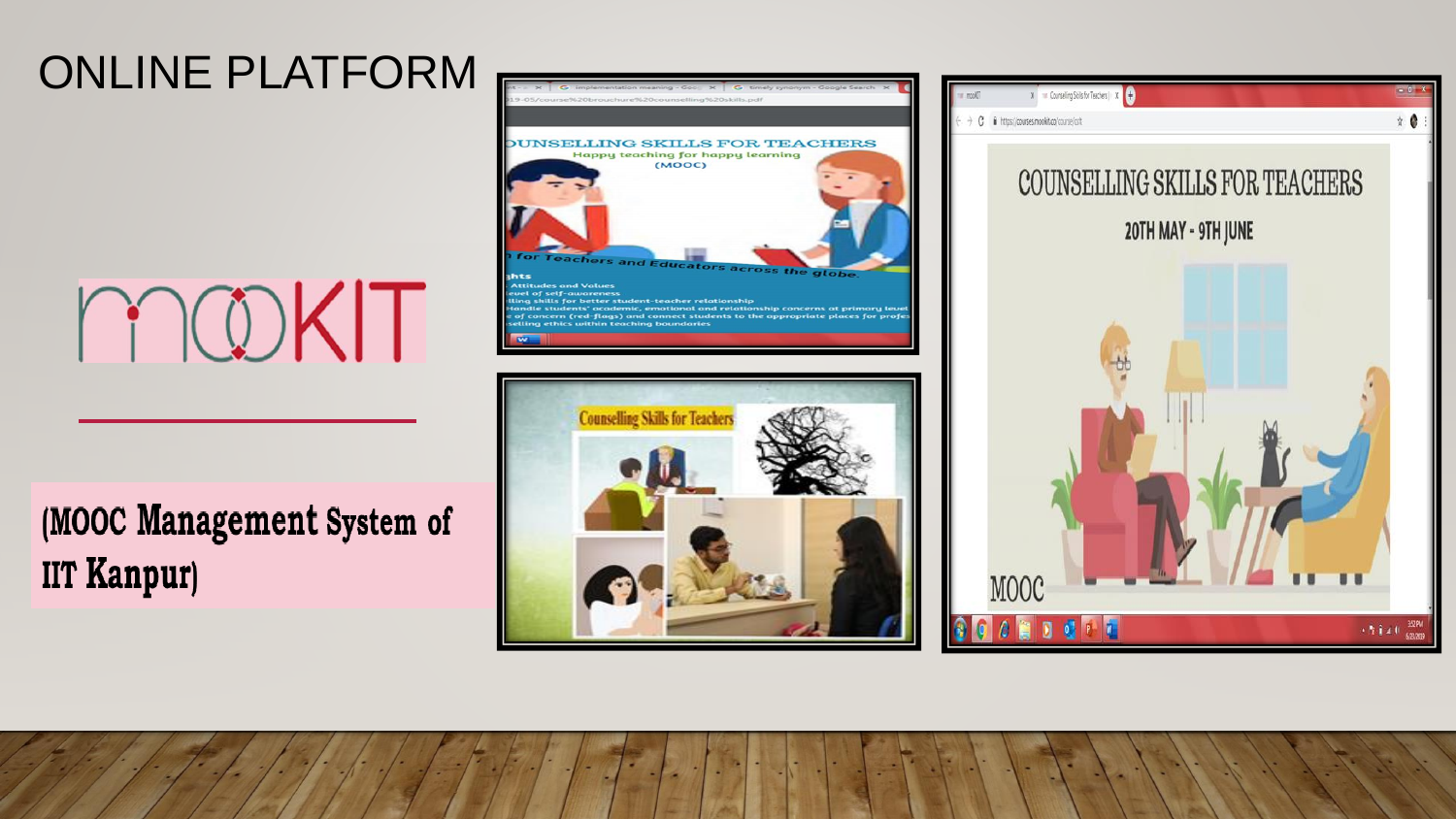## **LINKS TO PROJECT MATERIAL**

• Opening note: Course on counselling skills for teachers and educators

<https://www.youtube.com/watch?v=zOM3B3smRyc&t=2s>

• Teachers self awareness module 1

<https://www.youtube.com/watch?v=S4kuYcRIekU>

• Students Views on Teacher as Counsellor Video

<https://www.youtube.com/watch?v=LaDNFnSOCKY>

• Defining Counselling Skills

<https://www.youtube.com/watch?v=qR-jDza6zqE>

• Ethics in counselling

<https://www.youtube.com/watch?v=y6M0l7TQMBk&t=1s>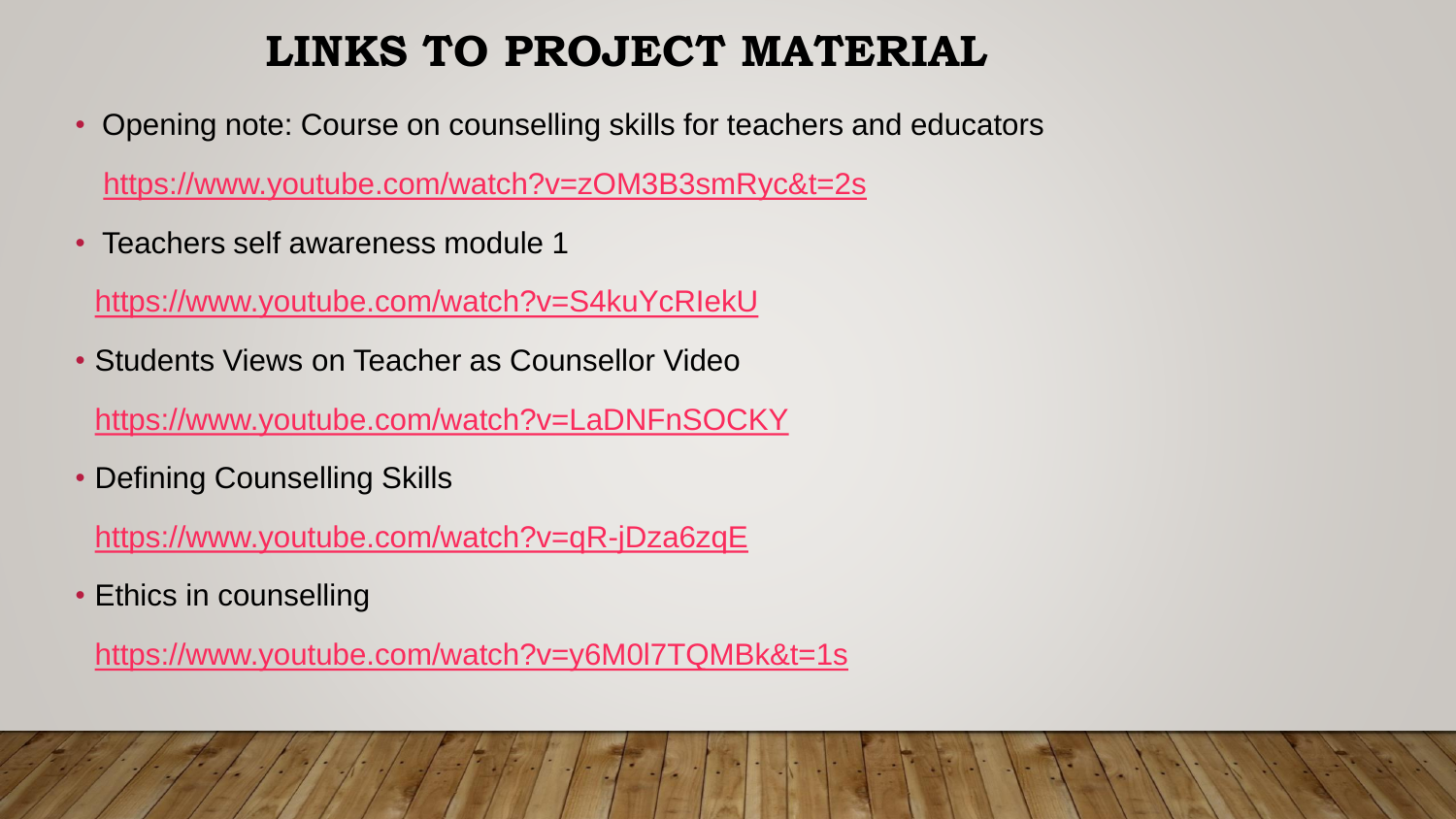# **LINKS TO PROJECT MATERIAL**

• Revisiting the course and End note

<https://www.youtube.com/watch?v=ZzGzdoesGFs&t=9s>

• I had a black dog, his name was depression

<https://www.youtube.com/watch?v=XiCrniLQGYc>

•Demonstration of Beginning a Counselling Session

<https://www.youtube.com/watch?v=AOkVH-8zn5A&t=194s>

Feedback

[https://docs.google.com/forms/d/e/1FAIpQLSfnK\\_GW7qmErMAMtRtiKxV-Al45W-j-](https://docs.google.com/forms/d/e/1FAIpQLSfnK_GW7qmErMAMtRtiKxV-Al45W-j--DgZeZ81FLFtf4ydwg/viewform) -DgZeZ81FLFtf4ydwg/viewform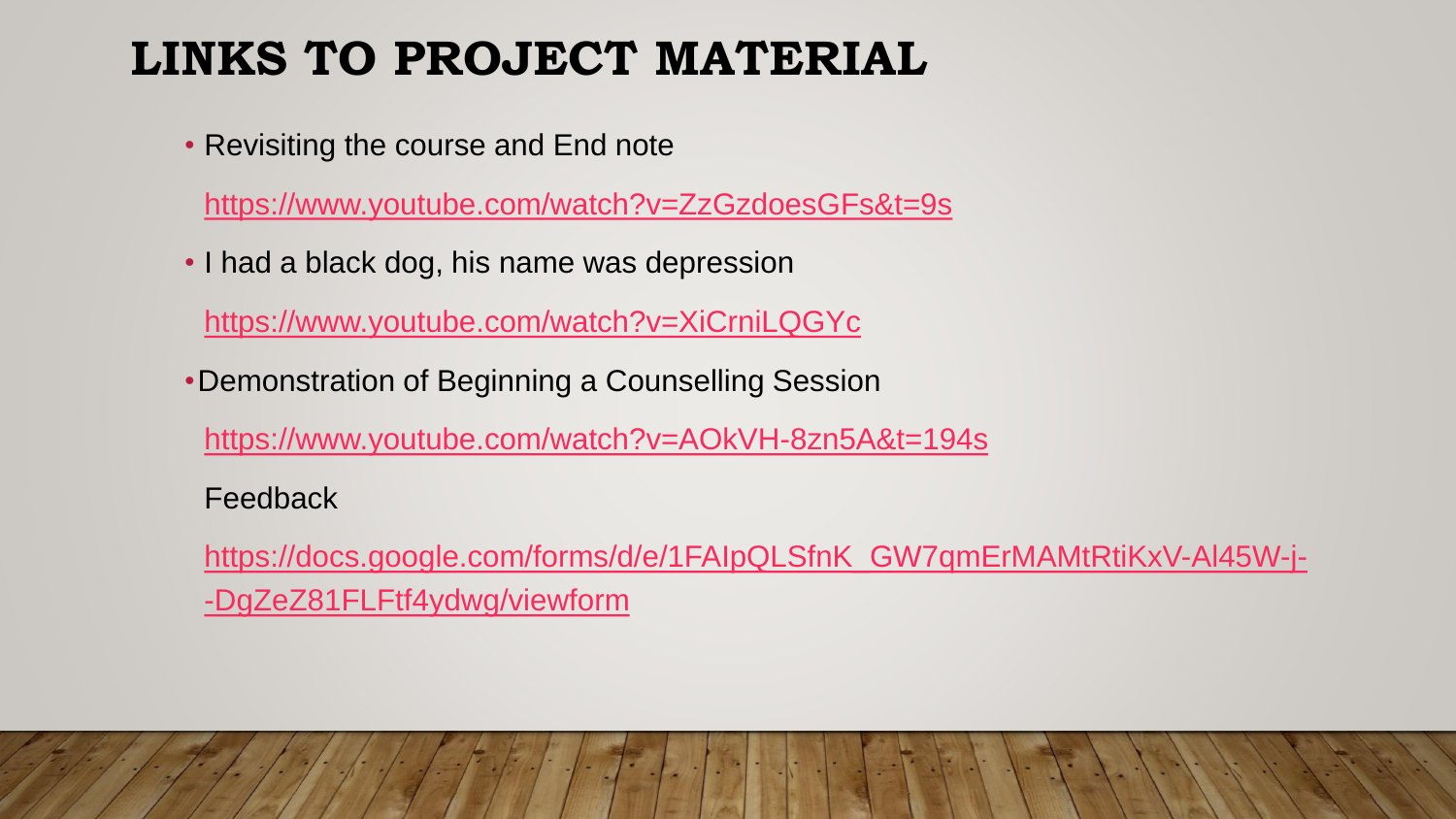## **PROJECT OUTCOME**

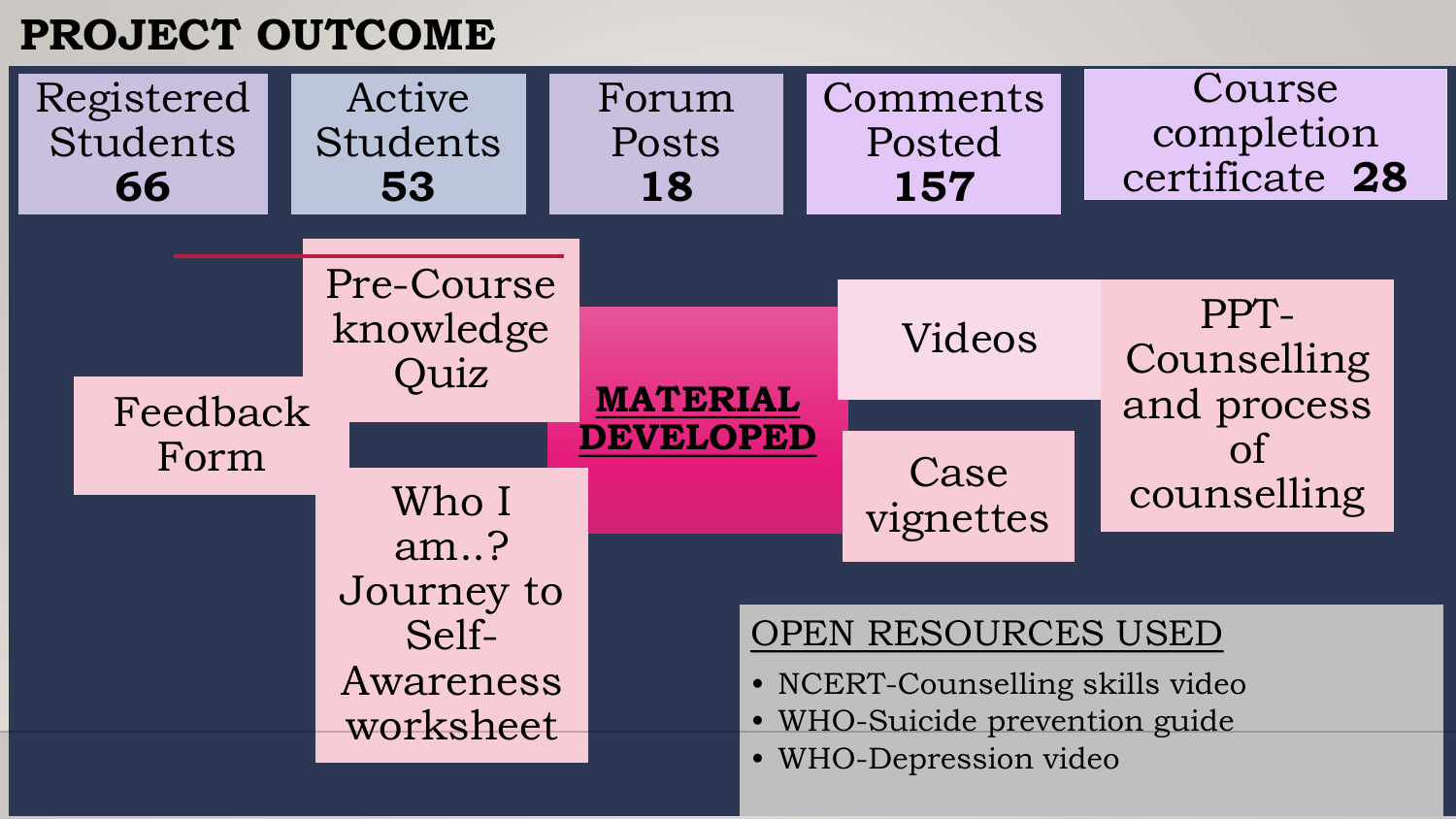

#### Analytics

R

Click Here to open in a new Window

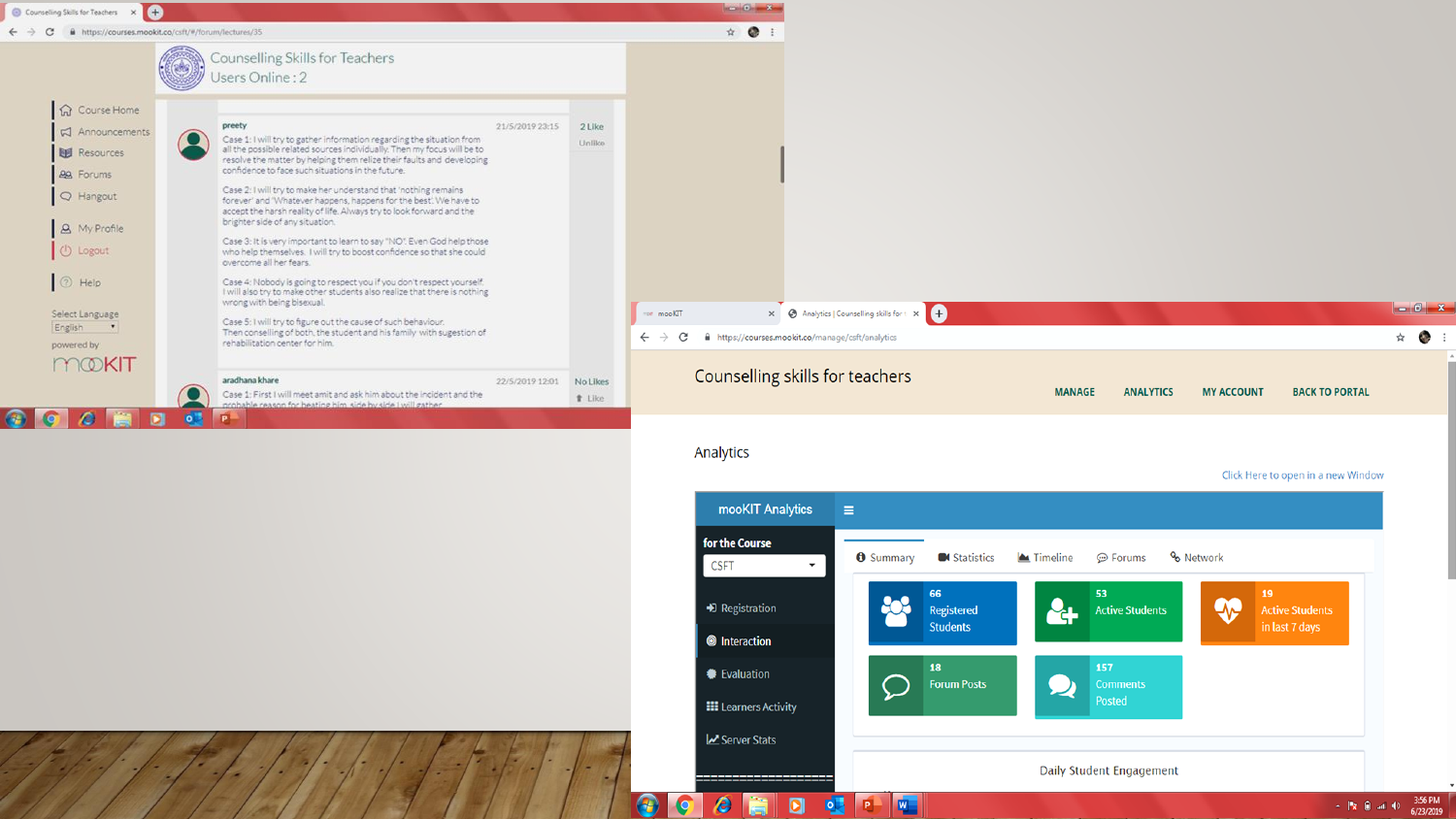# **PARTICIPANTS' FEEDBACK**

- Everyone rated the course as very useful for teachers
- Everyone responded yes to "whether you will do advance course" with us
- More cases and practicing opportunities are mentioned as improvement needed
- Online platform must be more user friendly

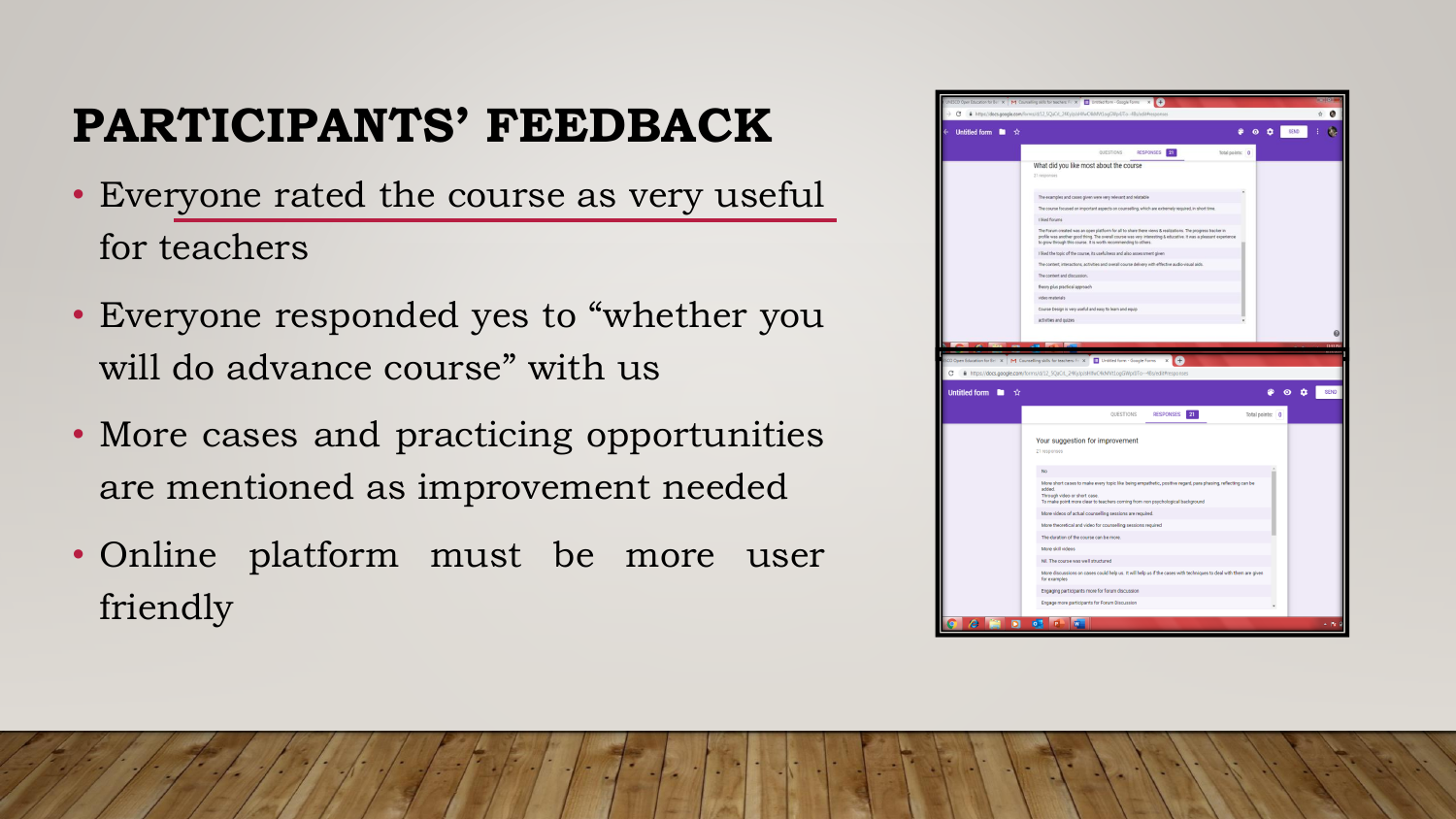### **IMPORTANT PROJECT COMPONENTS**

### **DESIGN**

Amalgamation of theory with skill practice Able to fulfill the objectives in the set duration Maximum benefit to the learner Easy access to open learning resources

Brochure designing

### **IMPLEMENTATION**

Releasing course material as per timeline Well-timed course announcements responding Developing material and identifying online open resources

Implementing feedback within time Fulfillment of

certification criteria

**DEPLOYMENT** Identifying area Recognising audience Expert guidance Blue print project Review Exploring and selecting platform Advertising course Project operationalization Participants feedback and certification Project report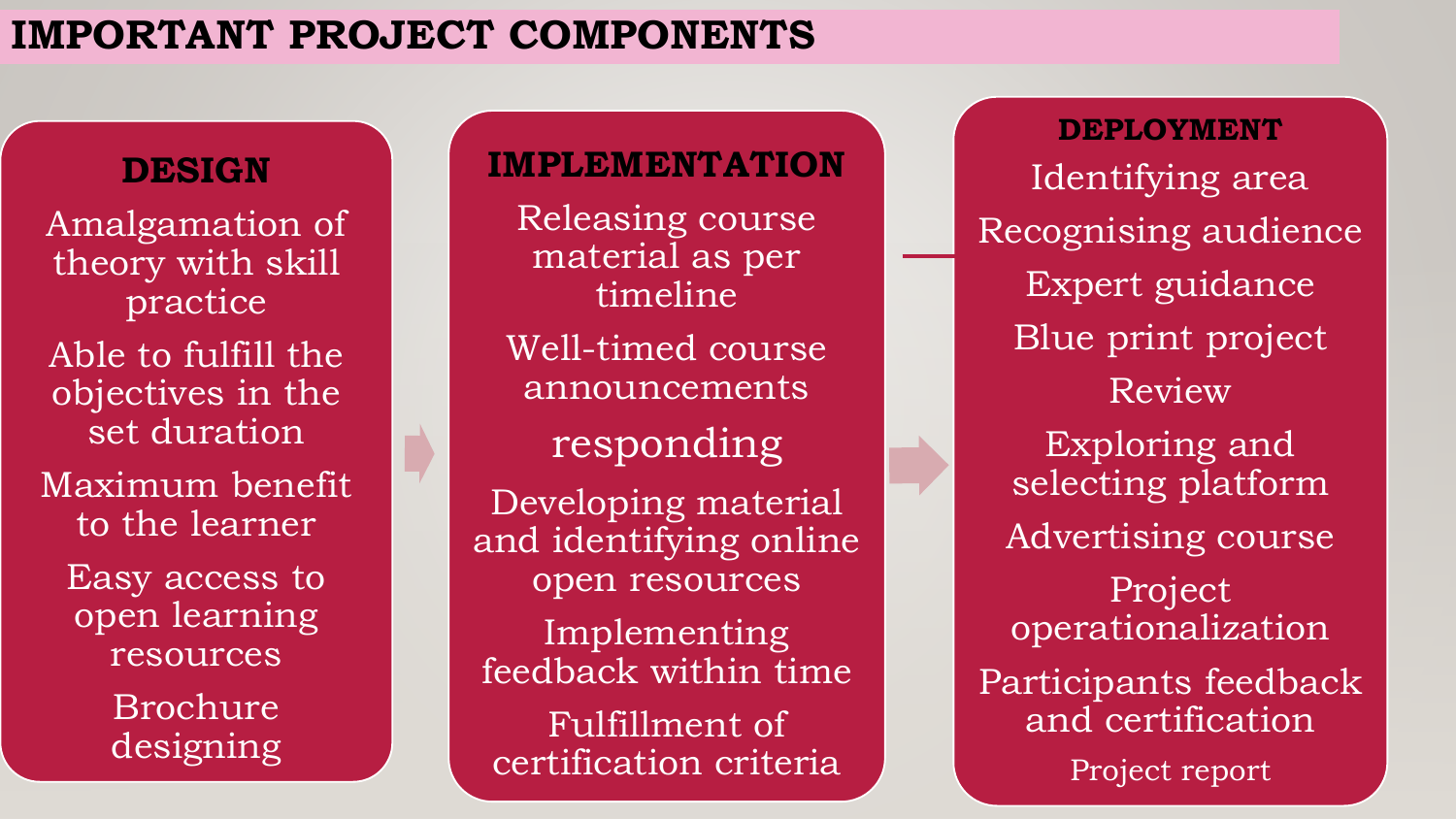# **PROCESS OF OER PROJECT DEVELOPMENT**



STARTING POINT:

Skype meeting with Hub coordinator and Mentor. followed by exploration of online resources and mentor guidance

### **Challenges**

- Finding online platform & unrestricted online material
- Synthesizing theory with skill practice
- Video recordings and editing
- Certification logo and endorsing org/institute/association
- Brochure designing
- Converting course to online mode (I have always taught through contact class mode)
- Financial
- Managing time

## **Overcoming the challenges**

- links and information shared by hub coordinators
- Consistent guidance of Mentor
- For designing and video recording my students and family
- Discussing with other mentees
- Utilising available local resources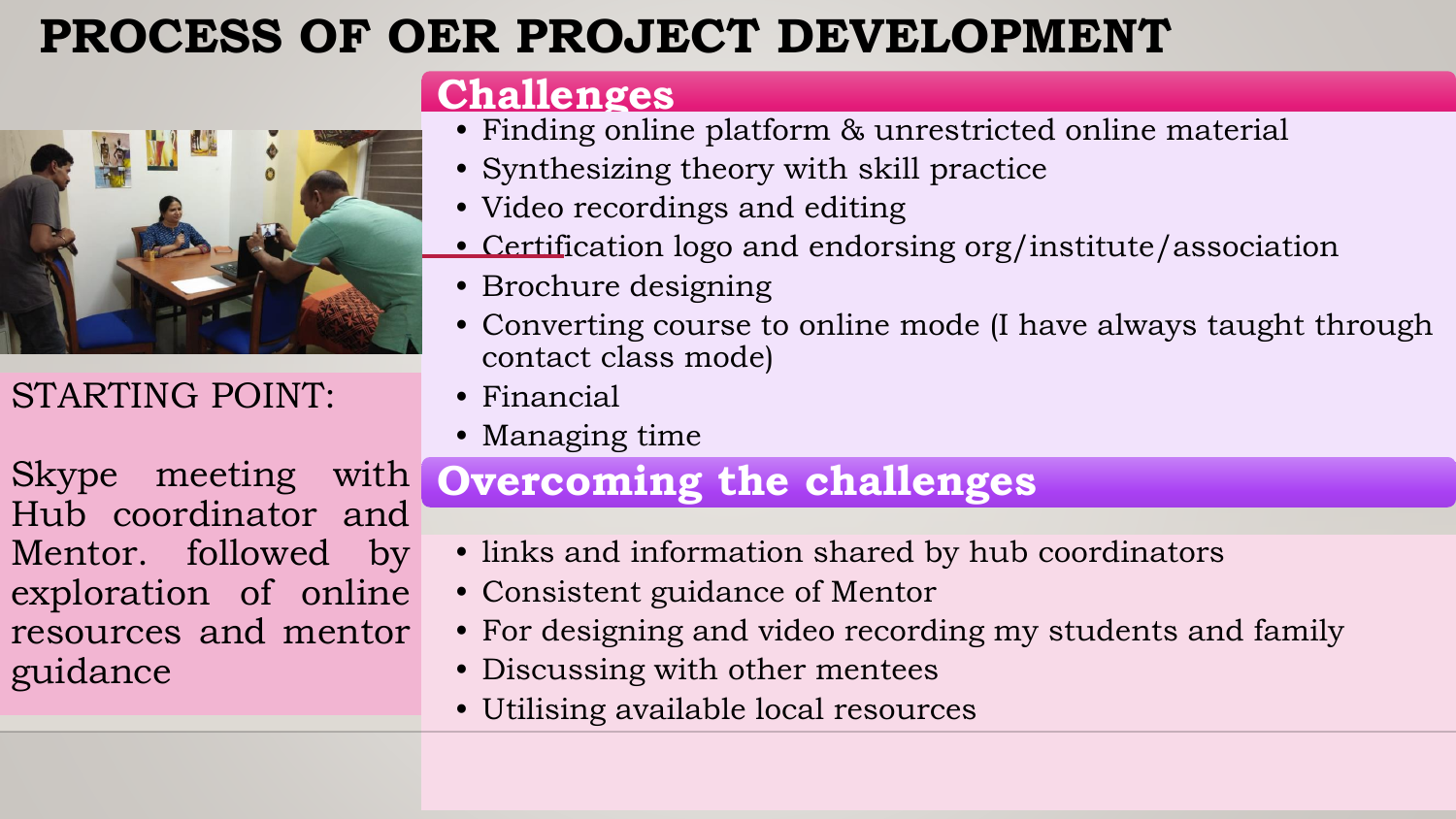### • **Lessons learned**

- 1. How to develop and run an online course
- 2. Became acquainted with the Online teaching aids
- 3. Online project development and compilation
- 4. Working with multidisciplinary experts
- 5. Video recording and editing
- 6. Participants interest and participation needs efforts
- **Differently in Future**
- 1. More professional in course operationalization
- 2. Improved quality of material to be shared with participants
- 3. Improved video recordings
- 4. Better time management
- 5. Course certification clarity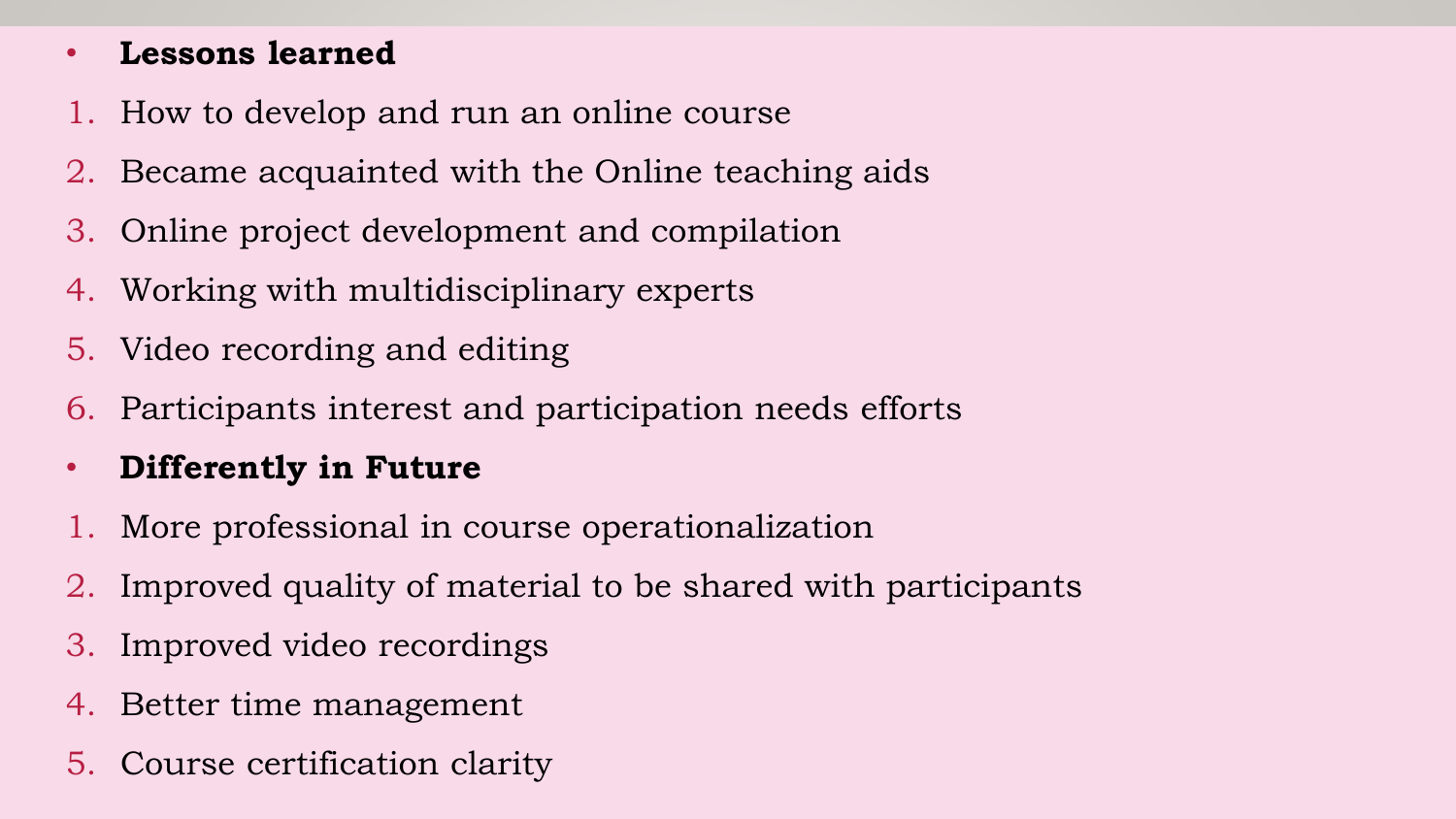# **OE4BW**



Best platform to demonopolize information sharing for creating educated society

 $\sqrt{\frac{2}{\pi}}$ **Mentor (Dr. Nisha Singh)** 

Project was impossible without her consistent, expert  $(\Box)$ and right direction





Very methodological, resourceful and guided appropriately

## **PILLARS OF THE PROJECT SUCCESS**